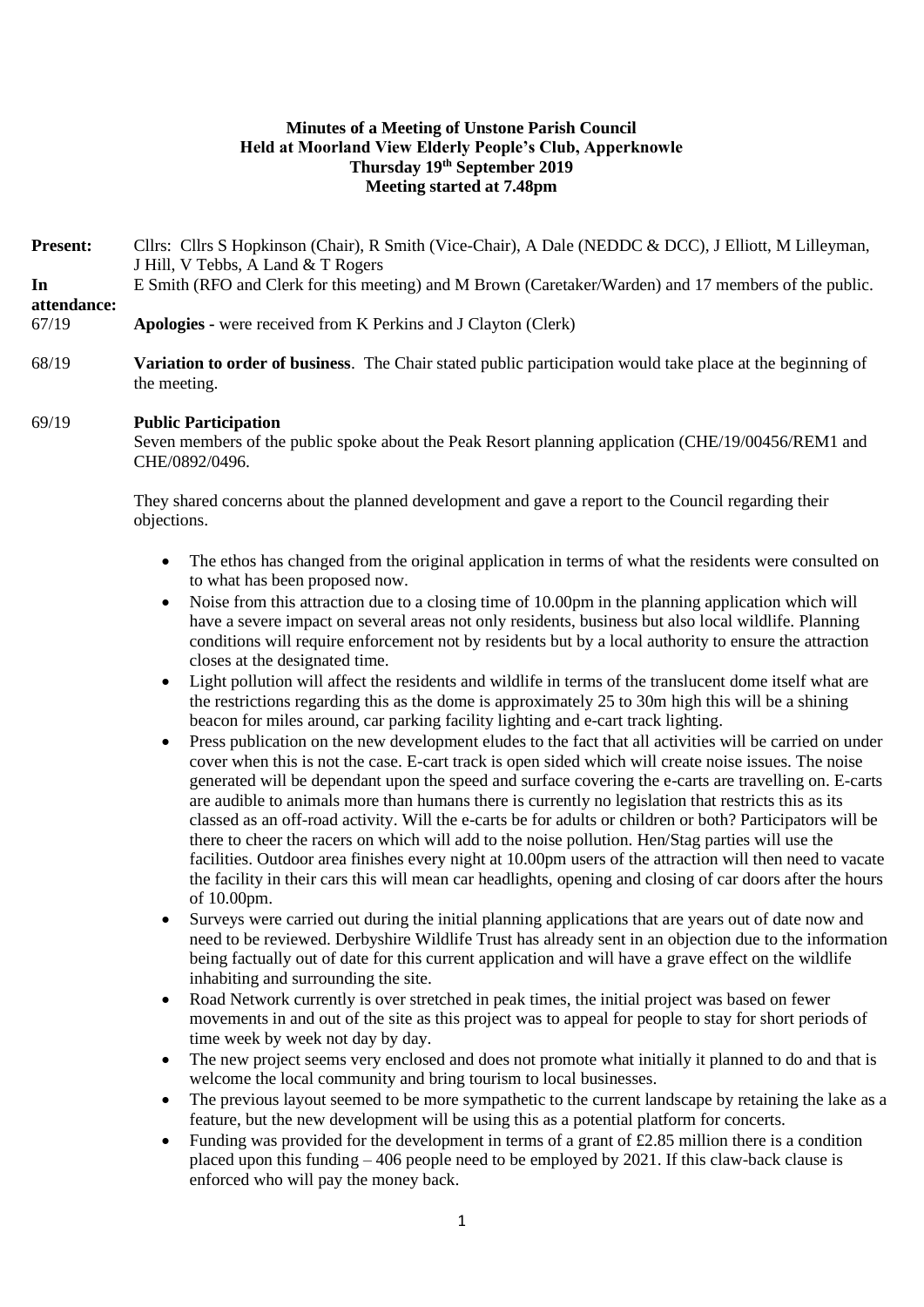- Residents are concerned if this planning application is allowed what future developments will be allowed on the site.
- Hotel chain has now withdrawn their offer of building a hotel. Mr Carr is now looking for an alternative.
- Current bridle way through the site will be affected by the noise from the various activities, loud noises and sudden movements (from a zip wire) can cause horses to spook. The current access to the bridle way is already proving dangerous to cross the main road coming through Unstone and this is without the excess traffic once the site is open. Highways reports for the development state that users of the facility will access the site from the main bypass but sat nav's do not read road signs and will always venture through other routes to the Resort.
- Current planning application also suggests a bridle route through somebody else's land that borders the site this is not the case as Derbyshire County Council have looked at this issue previously.
- David Lloyd criteria for a development site is that it should be 20 minute drive from any area of population. This is not the case as there are a number of areas of population within 20 minute drive, Sheffield is less than 20 minutes away by car.

The Council would like to thank all who attended this meeting and gave their opinions about the Resort and a great deal of work has been put into this presentation.

The Council would formally like to invite Mr Rupert Carr to the next Unstone Parish Council Meeting. RESOLVED

Council to send a letter of objection to Chesterfield Borough Council regarding this application and how a lack of public consultation has occurred with such a large development. Residents' concerns are being overlooked by Chesterfield Borough Council. RESOLVED

A member of the public requested a copy of the UPC's objections to the application. Cllrs approved the request as the information was in the public domain. RESOLVED

A member of the public came to ask the Council to write to Mr Rupert Carr about the public car parking facility which is still closed. Mr Carr stated this carpark for health and safety issues needed to be closed during the building works phases as they would need access to the site from this entrance. Mr Carr stated to Cllr Dale that the works access was from the other end of the site next to the bypass.

Council to write to Mr Carr and ask when the carpark will be opened if the site access is from the other side of the development. RESOLVED

A member of the public asked about the proposed cycle track within Unstone Parish. Cllr Dale stated this application is in the legal process due to Unstone Parish Council raising objections about the proposed cycle way. Cllr Dale anticipated that the current scheme would still go ahead.

- 70/19 **Declared Interests -** Cllr Dale declared an interest in 77/19.1 & 81/19 Cllr Hill declared an interest in 77/19.2
- 71/19 **Minutes** of the UPC meeting on Thursday 18<sup>th</sup> July 2019 were accepted by all and signed by the Chair. RESOLVED
- 72/19 There were no confidential items on the Agenda.

### 73/19 **Police Report** received from PC David Crook on 4<sup>th</sup> September: -

- 1x report of Anti-social behaviour on Green Close
- 1 x Damage to motor vehicle at Middle Handley
- 2 x Domestic reports on Whittington Lane
- 1 x Theft from a dwelling on High Street, Apperknowle
- 1 x Theft of a motor vehicle from Hundall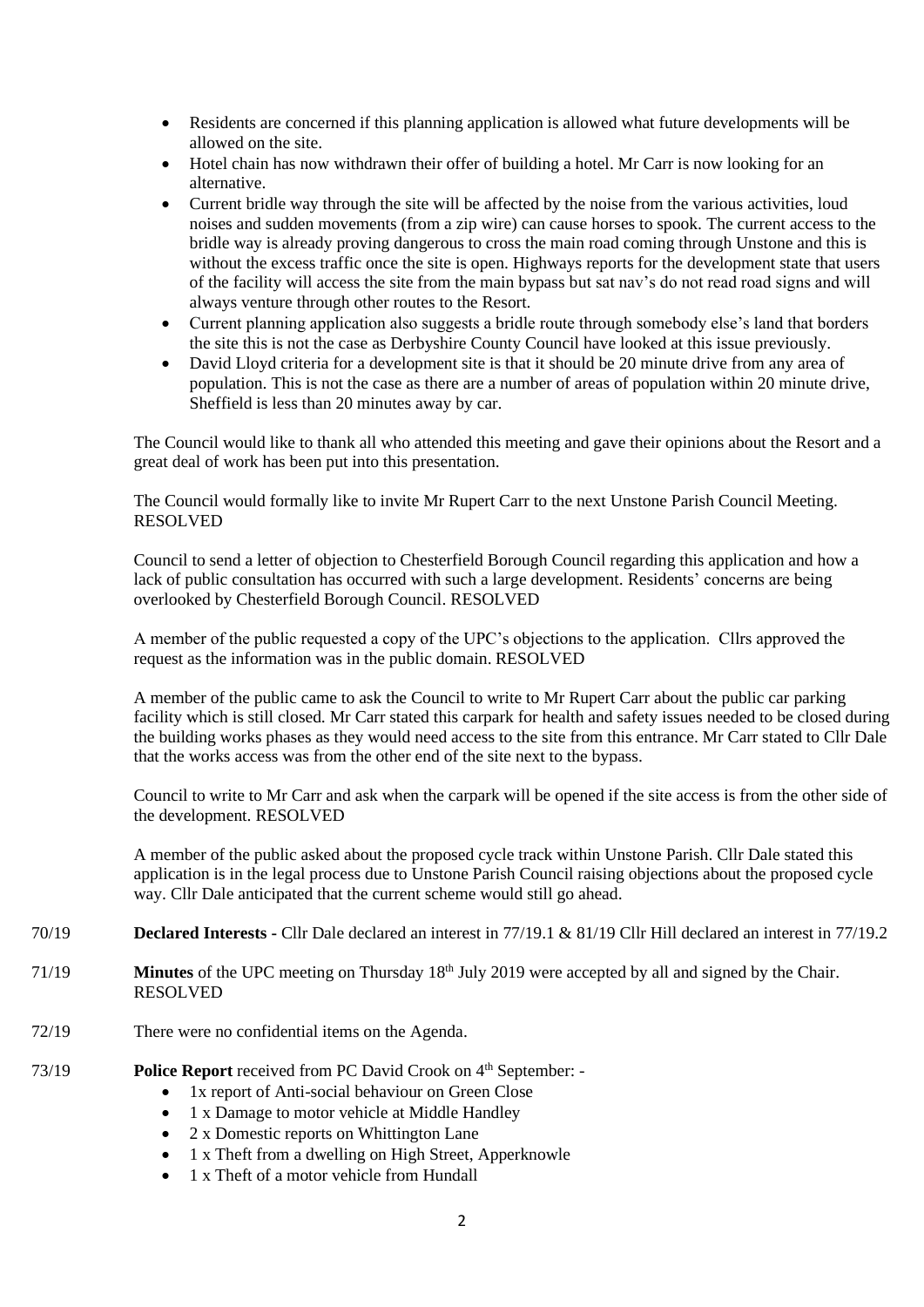• 1 x Breach of bail conditions on Whittington Lane

PCSO Jonathan Flower is now co-ordinating Community Speed watch schemes. Cllr Smith has been in contact to progress and has asked PCSO Flowers to attend the next Council meeting in October. RESOLVED TO NOTE

#### 74/19 **DCC & NEDDC Cllr Dale reported:**

- .1 Peak Resort – Cllr Dale is in discussions with residents regarding their concerns. RESOLVED TO NOTE
- .2 Rykneld is due to start work on the flat fire building which should commence during October. Cllr Dale has asked if Rykneld can build in some parking facilities. RESOLVED TO NOTE
- .3 Hard Hurst Road parking – Barriers are due to be placed to be able to commence resurface work required RESOLVED TO NOTE
- .4 Rykneld will be holding a drop-in session with Cllr Dale on Wednesday 25<sup>th</sup> September 6.30pm at Moorland View. RESOLVED TO NOTE
- .5 Lee Rowley MP will be conducting a surgery at Moorland View on Tuesday  $8<sup>th</sup>$  October from 6.15pm RESOLVED TO NOTE
- .6 New Road/Barrack Road pothole issues raised by residents. Cllrs agreed for quotes to be obtained for re-surfacing works to this road for the next meeting. RESOLVED
- .7 Cllr Dale visited the funeral site at Ulley he did seem to think the site was in an untidy state in areas and part of the carpark had been barriered off.

Cllrs agreed to ask Peace Funerals to attend the next available meeting to talk about Ulley site and the new site within Unstone Parish in more detail. RESOLVED

#### 75/19 **Chair's Report**.

- .1 The Chair announced this years Christmas Party would be held on 7<sup>th</sup> December 2019 at The Fred Hopkinson Memorial Hall.
- .2 Kids coach trip was a lovely sunny day, and everyone enjoyed it
- .3 OAP coach trip had the weather against it, but everyone made the best of it and enjoyed the trip out.

#### 76/19 **Clerk's Report**

- .1 Footpath closure No 73 & 52 – extension to  $2<sup>nd</sup>$  October. RESOLVED TO NOTE
- .2 Email received from Mr Rupert Carr regarding Anti-Social Behaviour within the parish. Police have been informed. No incidents of Anti-Social Behaviour at Peak Resort had been recorded at that time. RESOLVED TO NOTE
- .3 Neighbourhood Plan for Unstone documentation circulated to Cllrs for feedback. Clerk stated this carries weight within the Local Plan regarding future developments within Unstone. Cllr agreed to defer this decision until the next meeting RESOLVED
- .4 West Handley lamp post has now been installed. Cllr Rogers has been painting the lamp post the same as the others in the village. RESOLVED TO NOTE
- .5 Mobile library routes have been updated on the website. RESOLVED TO NOTE
- .6 Snow Warden information circulated to Cllrs for comments. Council would like this information to be made available on the website. RESOLVED
- .7 DALC AGM 22nd October 11.00am till 2.00pm at Proact Stadium. Cllrs Welcome. Cllrs will email Clerk if they can attend RESOLVED
- .8 DALC Circular 10/19 has been circulated, Cllrs will email Clerk regarding any training they would like to attend. RESOLVED
- 77/19 a. Cllr Rogers spoke about the recent Derbyshire County Council works carried out at Pools Lane, Hundall. Derbyshire County Council had spent 10 days resurfacing this lane which effectively is used by dog walkers. To the Councils knowledge no resident has complained about this area. Cllrs would like to know who approved this work and who is paying for it. RESOLVED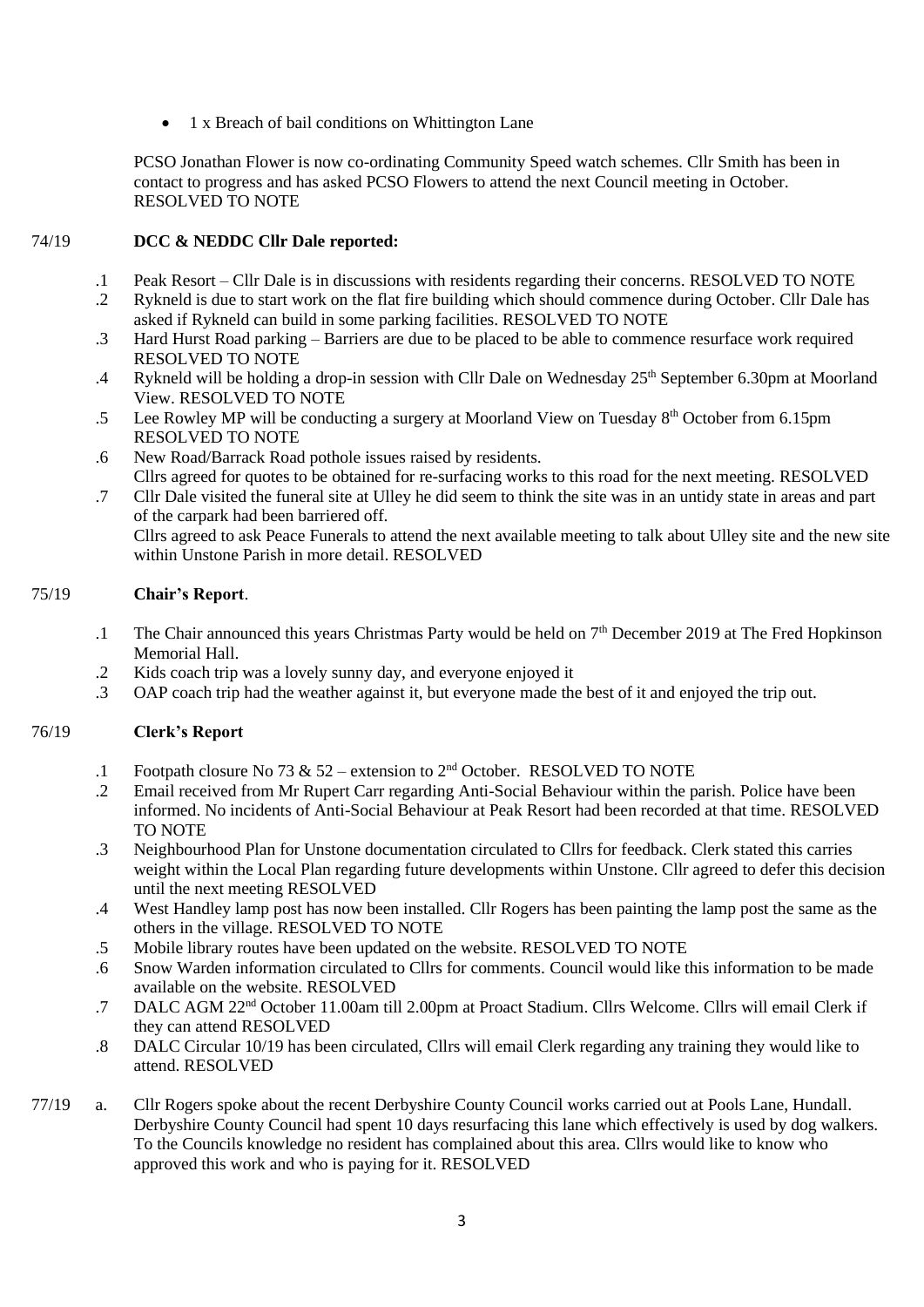- b. Council would request the Clerk to send a letter on behalf of the Council to the Miners Arms for attending the Community Hall meeting but not getting time to speak about the bar at The Memorial Hall and could they please attend the next Community Hall meeting in November 2019. RESOLVED
- .1 DHFS Foundation nomination for a trustee Council nominate Cllr Rogers on behalf of Unstone Parish Council and would like to thank Cllr Hill on twelve years as a trustee for the Foundation. RESOLVED
- .2 Cllr Hill remained in the meeting but declined to vote on the decision St Mary's Infant School request for funding. Cllrs agreed to defer this to the October meeting once all avenues had been explored. RESOLVED
- .3 Review of polling places and stations. Council agreed that Unstone Junior School is not the place for the stations due to it interfering with the whole school. Council suggests using the Memorial Hall and Horse and Jockey for future polling stations within Unstone. RESOLVED
- .4 Damage to dog bin at Summerley. RESOLVED TO NOTE

## **Caretaker/Warden Report**

- .1 Routine checks on all bins, grit bins, dog bins, bus stops etc around parish
- .2 Routine play area inspections and litter picking
- .3 Routine grass cutting, strimming, weed control and hedge cutting around parish
- .4 Routine watering and weeding of flowerbeds at Unstone and Apperknowle
- .5 Bench refurbs – ongoing
- .6 Waste bins required at St Johns and Sharman Parks. Council agreed to purchase two new waste bins RESOLVED
- .7 St Mary's Church need to be contacted regarding the installation of the new plaque. Council agreed to give Caretakers information so a suitable date can be arranged. RESOLVED
- .8 Caretaker to notify Derbyshire County Council where poppies are to be sited. RESOLVED
- .9 Request for a bench at Brierley Park – Council deferred this until October's meeting where an actual cost can be given. RESOLVED

#### 79/19 **RFO's Report**

78/19

- .1 The RFO's report had been circulated and was approved. RESOLVED
- .2 The Cheque /BAC's request for August - £7,664.05 and September - £40,663.64 were unanimously approved along with the current income sheet and bank reconciliation. RESOLVED
- .3 The RFO reported that Sharman Park had now been completed and the grant application would be in prior to 31<sup>st</sup> October to reclaim the expenditure incurred £30,000.00 excluding VAT. RESOLVED
- .4 Telephone box costs totalled £1,118.30. Council agreed the purchase of these materials, Cllr Dale stated he would send through a grant form for this expenditure so that Unstone Parish Council could re-coup some of this cost. RESOLVED
- .5 External Audit notification has been received and no comments have been made. Published statutory notice on website and noticeboards. RESOLVED TO NOTE
- .6 Insurance renewal for 2019/20 £1,286.15 Zurich Insurance. Council agreed to renew the insurance for the next year at this price. RESOLVED

# 80/19 .1 **Planning Applications**

CHE/19/00456/REM1 Variation of conditions on application CHE/0892/0496 to substitute drawings to enable relocation of approved phase one components within the consented development areas to facilitate revised phasing, Land at the Brushes, Sheffield Road, Sheepbridge Council would like to oppose this planning application with the strongest terms. Clerk to send a letter re-

- iterating all the points made by the residents in the Public Participation section. RESOLVED
- .2 19/00770 – Smoking shelter for Devonshire Arms, Middle Handley. RESOLVED NO COMMENT
- .3 19/00069- Demolition and replacement Derek Oldman Memorial Ground, Hundall – RESOLVED NO COMMENT